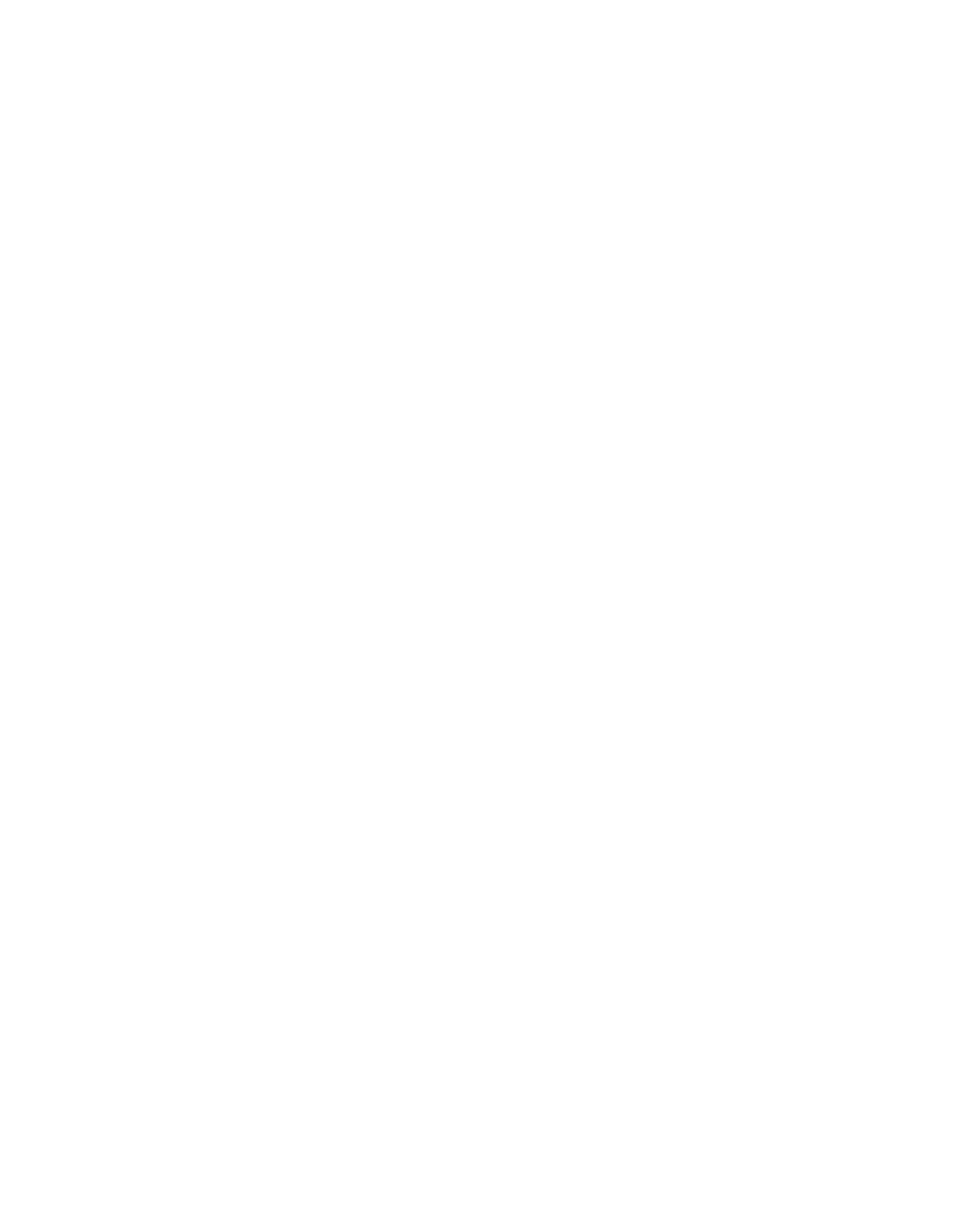

# **Environmental Assessment Section 531 Highway 80 and Yellow Mountain Road Sewer Collection Project Knott County, Kentucky**

# **Executive Summary**

The Troublesome Creek Environmental Authority is proposing to provide sewer service to the residences of Knott County along Highway 80 and Yellow Mountain Road. Within the project area, failing septic systems and straight piping have been identified. The sewer collection system would provide residents with a system that would minimize ground water and stream pollution.

The Proposed Action Alternative would entail construction and installation of approximately 66,000 linear feet (LF) of six inch and two inch force main and four pumping stations. Of the total 66,000 LF of sewer lines, the Corps will be providing funding for construction and instillation of 40,800 LF of sewer lines.

The proposed project is a partnership agreement between the Troublesome Creek Environmental Authority and Corps established under the authority of Section 531 of the Water Resources Development Act (WRDA) of 1996 (Public Law No. 104- 303), as amended, which provides authority for the Corps to establish a program to provide environmental assistance to Non-Federal interests in southern and eastern Kentucky. Under this program the Corps may provide support in the form of design and construction assistance for water-related environmental infrastructure, water resource protection and development, and environmental restoration. Examples of possible projects that would qualify under this program could include wastewater treatment and related facilities, water supply, water storage, water treatment, water distribution facilities, and surface water resource protection and development. Funding, as established under Section 531, shall be shared 75% Federal and 25% Non-Federal (State and Local). This Environmental Assessment is prepared pursuant to the National Environmental Policy Act, Council on Environmental Quality Regulations (40 CFR 1500-1508), and Corps implementing regulation, ER 200-2-2.

The Environmental Assessment has concluded there are no significant impacts to the human environment associated with the implementation of the proposed Highway 80 and Yellow Mountain Road Sewer Collection Project.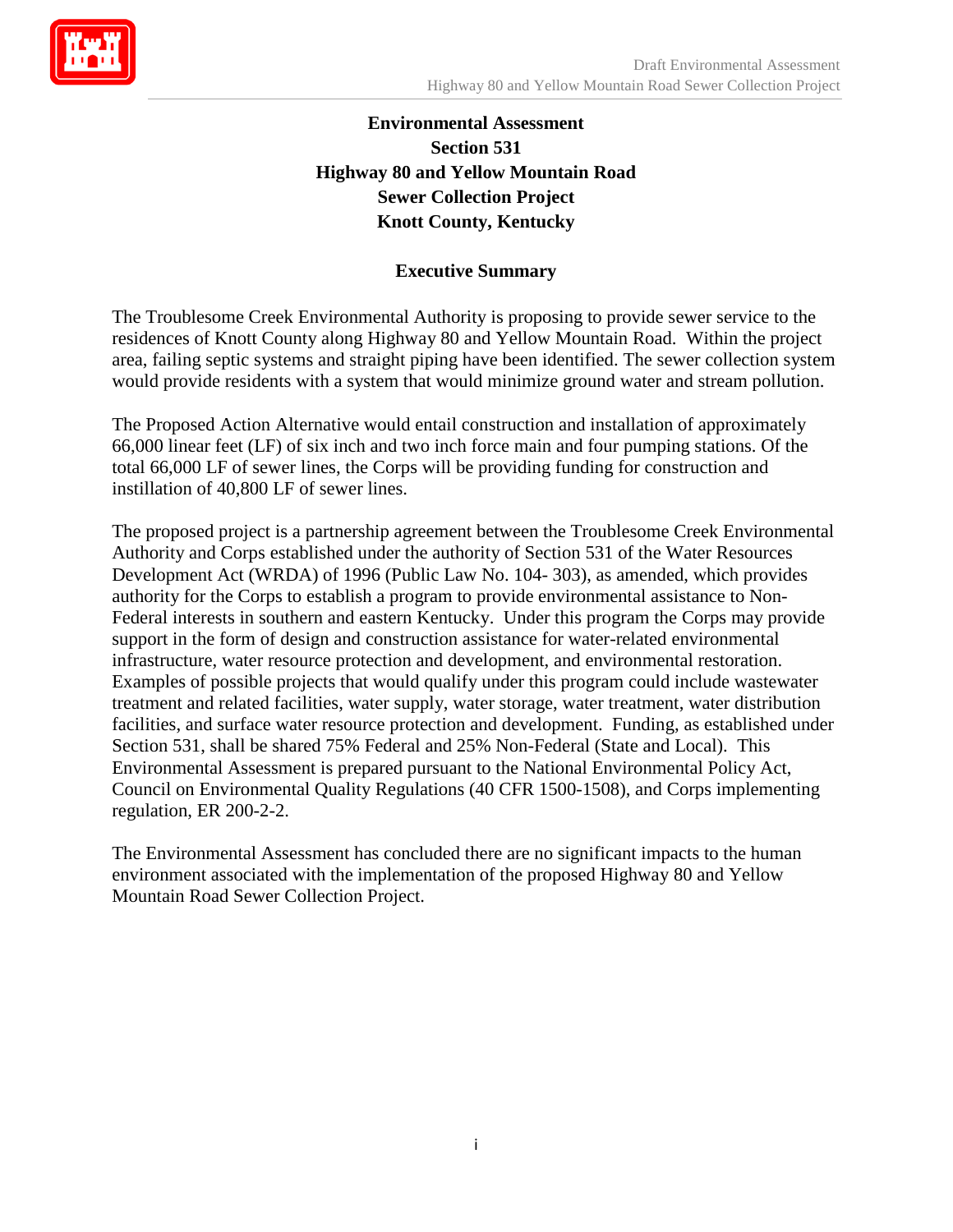

#### SECTION 531 HIGHWAY 80 AND YELLOW MOUNTAIN ROAD SEWER COLLECTION PROJECT KNOTT COUNTY, KENTUCKY

#### TABLE OF CONTENTS

| 1.0 | <b>Project Description</b>                               |                                           | 1              |
|-----|----------------------------------------------------------|-------------------------------------------|----------------|
|     | 1.1                                                      | Project Background                        | $\mathbf{1}$   |
|     | 1.2                                                      | Purpose, Need, and Authorization          |                |
| 2.0 | <b>Alternatives Dismissed From Further Consideration</b> |                                           |                |
|     | 2.1 Package Plants                                       |                                           |                |
|     |                                                          | 2.2 Septic Tanks                          | $\overline{2}$ |
| 3.0 | <b>Proposed Actions and Alternatives</b>                 |                                           | $\overline{2}$ |
|     | 3.1                                                      | Proposed Action                           | $\overline{2}$ |
|     | 3.2                                                      | No Action Alternative                     | $\overline{2}$ |
| 4.0 | <b>Environmental Setting and Consequences</b>            |                                           | 3              |
|     | 4.1                                                      | Location                                  | 5              |
|     | 4.2                                                      | Land Use                                  | 5              |
|     | 4.3                                                      | Climate                                   | 5              |
|     | 4.4                                                      | <b>Terrestrial Habitat</b>                | 6              |
|     | 4.5                                                      | Floodplains                               | 6              |
|     | 4.6                                                      | Prime and Unique Farmland                 | 6              |
|     | 4.7                                                      | <b>Aquatic Habitat/Water Quality</b>      | 7              |
|     | 4.8                                                      | Wetlands                                  | 7              |
|     | 4.9                                                      | <b>Wild and Scenic Rivers</b>             | 8              |
|     | 4.10                                                     | Hazardous, Toxic, and Radioactive Wastes  | 8              |
|     | 4.11                                                     | <b>Cultural Resources</b>                 | 8              |
|     | 4.12                                                     | Threatened and Endangered Species         | 9              |
|     | 4.13                                                     | Air Quality                               | 9              |
|     | 4.14                                                     | Noise                                     | 10             |
|     | 4.15                                                     | Socioeconomic Conditions                  | 11             |
|     |                                                          | 4.16 Aesthetics                           | 11             |
|     | 4.17                                                     | <b>Transportation and Traffic</b>         | 12             |
|     | 4.18                                                     | Health and Safety                         | 12             |
|     | 4.19                                                     | <b>Cumulative Effects</b>                 | 13             |
| 5.0 |                                                          | <b>Status of Environmental Compliance</b> | 14             |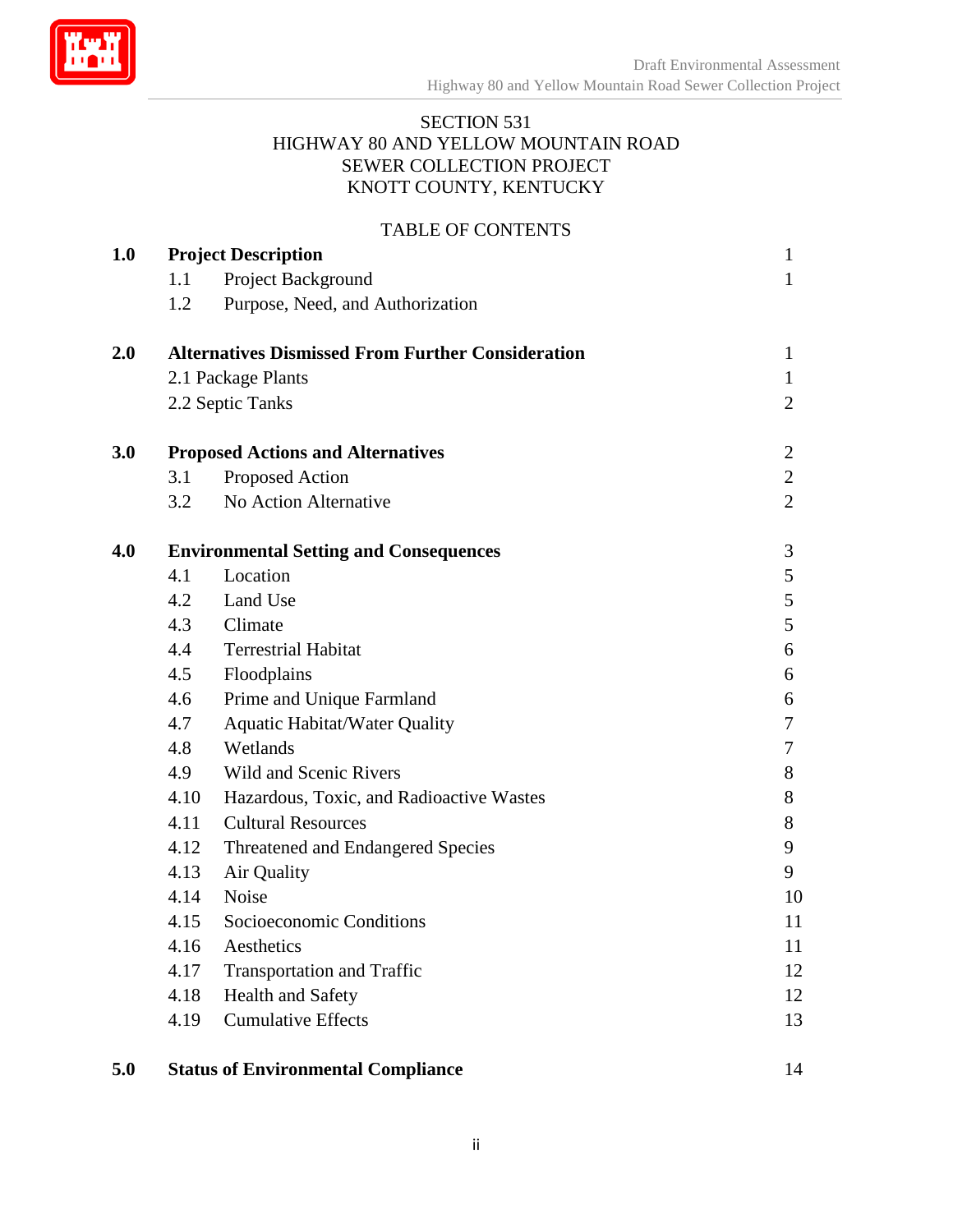

| 6.0 | <b>Required Coordination</b> |                                   | 15 |
|-----|------------------------------|-----------------------------------|----|
|     | 5.1                          | <b>Agencies Contacted</b>         | 15 |
|     | 5.2                          | <b>Public Review and Comments</b> | 15 |
| 7.0 | <b>Conclusion</b>            |                                   | 15 |
|     |                              | List of Tables                    |    |

| Table 1 | Permissible Non-Department of Defense Noise Exposures                                                             | 10 |
|---------|-------------------------------------------------------------------------------------------------------------------|----|
| Table 2 | <b>Status of Environmental Compliance</b>                                                                         |    |
|         | $\mathbf{T}$ , $\mathbf{L}$ , $\mathbf{L}$ , $\mathbf{A}$ , and a set of $\mathbf{I}$ , and a set of $\mathbf{I}$ |    |

# List of Appendices

- Appendix A Exhibits
- Appendix B Agency Coordination
- Appendix C Mailing List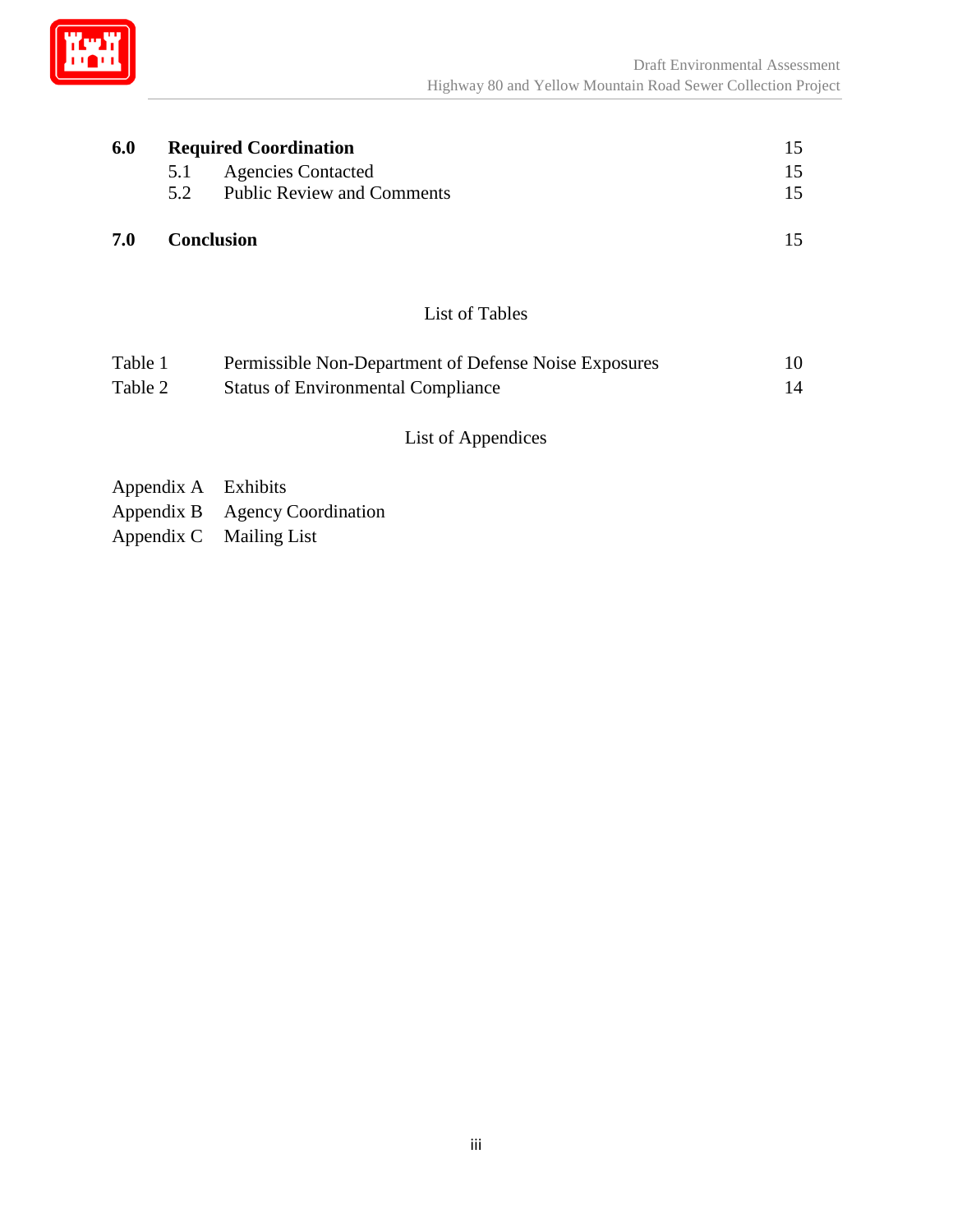

*The brief and concise nature of this document is consistent with the 40 CFR requirements of the National Environmental Policy Act (NEPA) to reduce paperwork and delay by eliminating duplication with existing environmental documentation, incorporating pertinent material by reference, and by emphasizing interagency cooperation. The majority of data collection and analysis in this document was performed by R.M.Johnson Engineering, Inc., in conjunction with the U.S. Army Corps of Engineers (Corps).*

# **1.0 PROJECT DESCRIPTION**

# **1.1 Project Background**

This draft Environmental Assessment (DEA) examines the potential environmental impacts of the Sewer Collection project as proposed by the Troublesome Creek Environmental Authority. The purpose of the DEA is to analyze the potential environmental impacts of the proposed project and to determine whether to prepare an Environmental Impact Statement (EIS) or a Finding of No Significant Impact (FONSI).

## **1.2 Purpose, Need, and Authorization**

The purpose of the proposed project is to provide sewer service to the residences of Knott County along Highway 80 and Yellow Mountain Road. Residents in the area do not currently have access to public sewage system. The use of straight pipes in the area and leaking septic systems has led to impairment of Troublesome Creek as raw sewage is present in the steam. The need for the sewer system extension in the proposed area is to provide residents with a sewage system that would decrease the amount of raw sewage in Troublesome Creek and its tributaries.

The proposed project is a partnership agreement between the Troublesome Creek Environmental Authority and Corps established under the authority of Section 531 of the Water Resources Development Act (WRDA) of 1996 (Public Law No. 104- 303), as amended, which provides authority for the Corps to establish a program to provide environmental assistance to Non-Federal interests in southern and eastern Kentucky. This law provides design and construction assistance for water related environmental infrastructure projects to Non-Federal interests in southern and eastern Kentucky, including projects for wastewater treatment and related facilities, water supply, water storage, water treatment, water distribution facilities, and surface water resource protection and development.

This EA is prepared pursuant to NEPA, Council on Environmental Quality (CEQ) Regulations (40 CFR 1500-1508), and Corps implementing regulation, ER 200-2-2.

# **2.0 ALTERNATIVES DISMISSED FROM FURTHER CONSIDERATION**

#### **2.1 Package Plants**

This alternative considered building multiple package plants along Highway 80 near clusters of population. Package plants are pre-manufactured wastewater treatment facilities commonly used in small communities. This option would limit the number of residents served and would also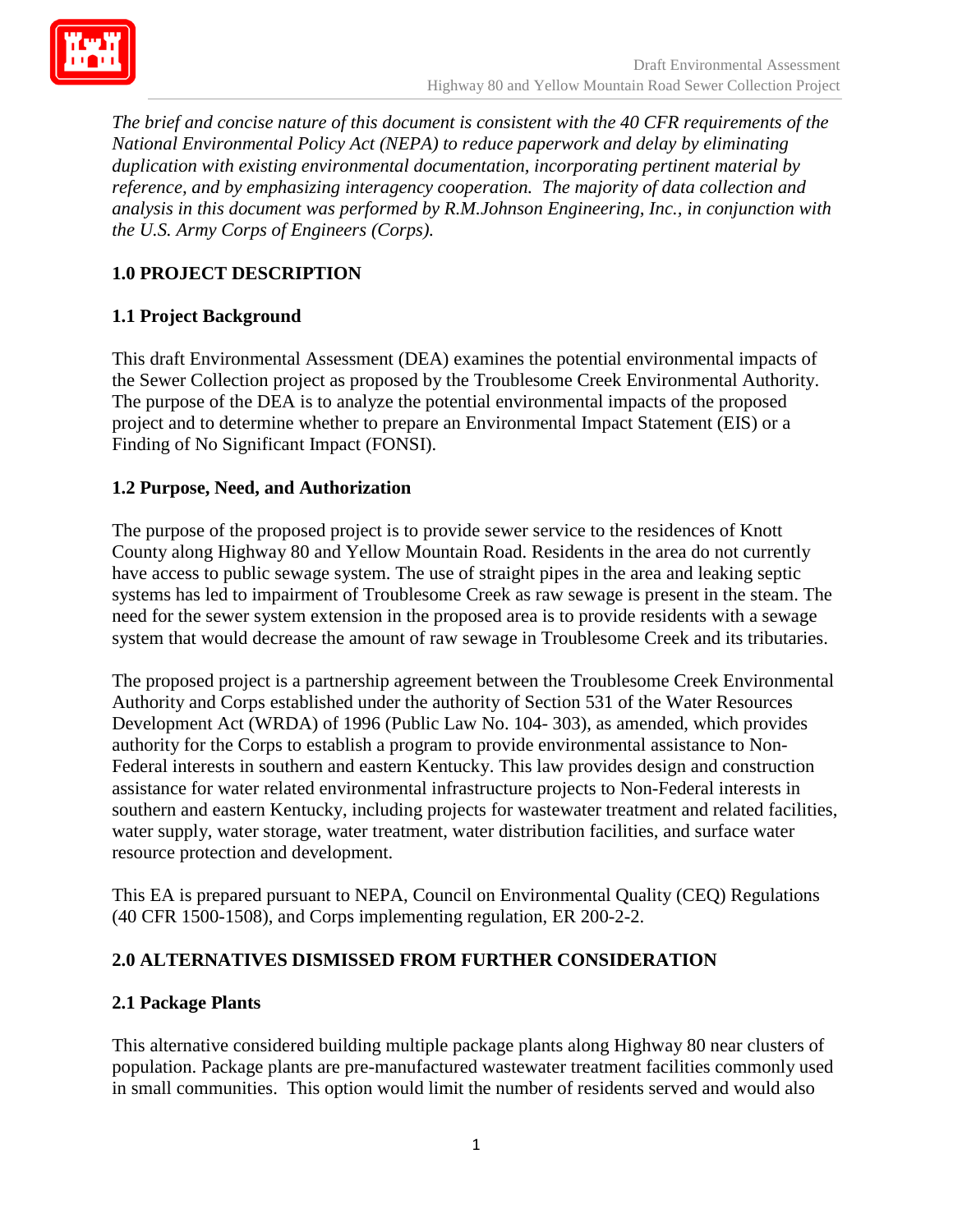

not be cost effective. The Ball Creek Waste Water Treatment Plant is the existing plant where the sewer will be treated from the proposed action alternative. Currently, the Ball Creek Waste Water Treatment Plant is well under capacity and would operate more efficiently if the plant had more flow coming to it. This alternative was dismissed from further consideration due to greater environmental impacts than the proposed action.

## **2.2 Septic Tanks**

Another option considered would be to use septic tanks to treat individual homes. Soils in the area are not very conducive to leach fields and the bacteria often seep through the soil and into the streams before it has been treated. Additionally, this alternative would be hard to implement without landowner cooperation and funding. This alternative was dismissed from further consideration as this alternative would not meet the intended purpose and need of the project.

## **3.0 PROPOSED ACTIONS AND ALTERNATIVES**

## **3.1 Proposed Action Alternative (PAA)**

The PAA would provide a sewer system extension by means of the existing Ball Creek Waste Water Treatment Plant to residences along portions of Highway 80 and Yellow Mountain Road. The PAA consists of the construction and installation of approximately 66,000 linear feet (LF) of six inch and two inch force main and four pumping stations. Of the total 66,000 LF of sewer lines, the Corps will be providing funding for construction and instillation of 40,800 LF of sewer lines. The Yellow Mountain Road section includes collection at the eastern terminus of the project of approximately 5,400 LF of six inch and two inch force main collection pipe, pumping station, and associated appurtenances. The Highway 80 section includes approximately 35,400 LF of six inch force main collection pipe, pumping station, and associated appurtenances. The sewer system extension would follow previously disturbed road right-of-ways and connect to the existing wastewater treatment plant (Appendix A). Best Management Practices (BMPs) would be used throughout the project for stability and to prevent soil erosion. After construction, road right-of-ways will be restored to preexisting conditions.

#### **3.2 No Action Alternative (NAA)**

Under the NAA, the Corps would not provide funding for the project. Additionally, the Troublesome Creek Environmental Authority would not expand their sewer system and the residences would have continued use of leaking septic tanks and straight pipe systems and would remain without public sewer service until alternative funding sources were obtained to construct the proposed system. This alternative was considered unacceptable due to health and safety hazards for the community in the proposed project area and continued water quality impacts to Troublesome Creek.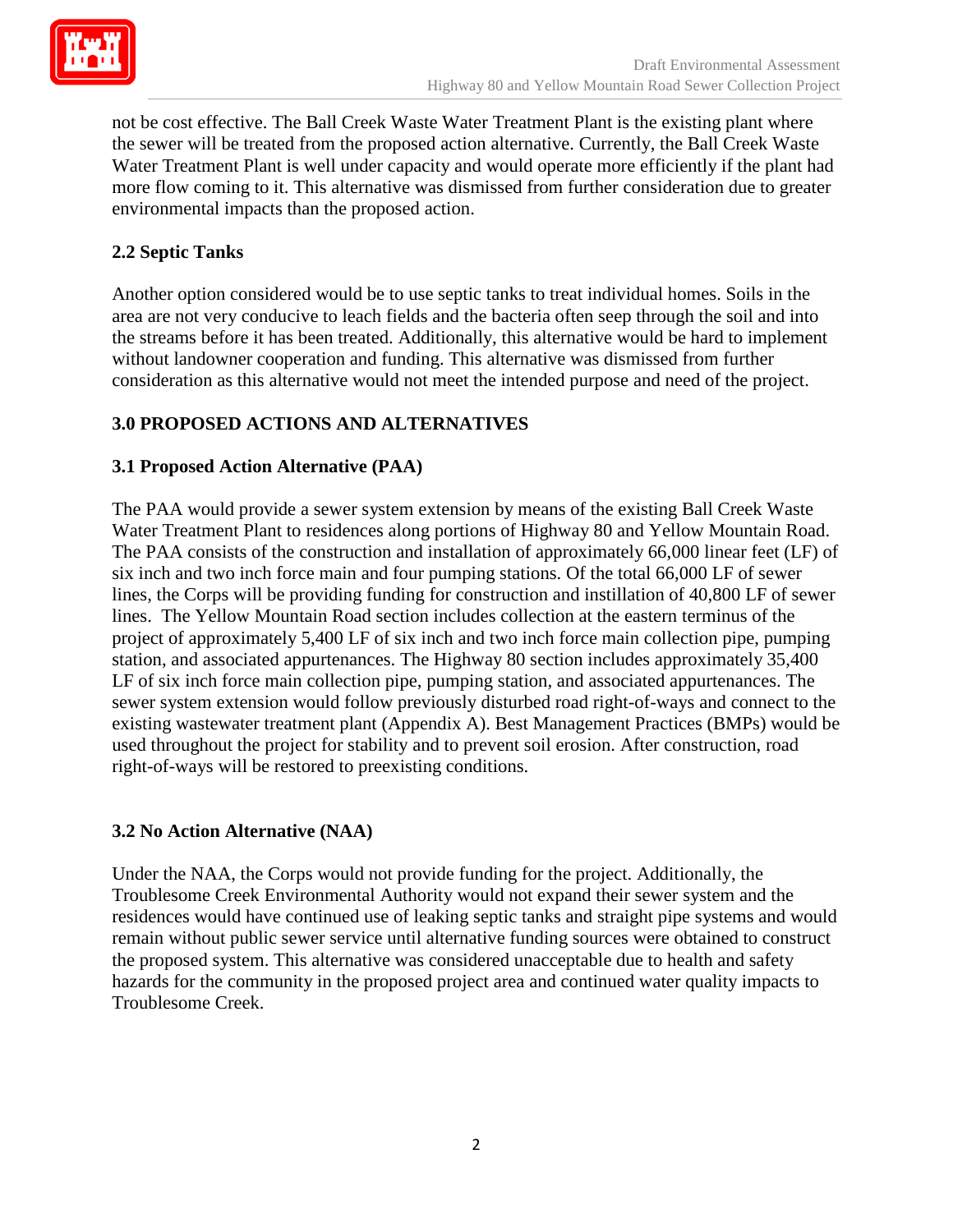

# **4.0 ENVIRONMENTAL SETTING AND CONSEQUENCES**

#### **4.1 Location**



**Figure 1: General location map with red line showing sewer collection lines.**

The affected area is located within Knott County, Kentucky. The sewer system extension would follow Highway 80 (KY Route 80) and Yellow Mountain Road (KY Route 1087) along the road right-of-ways. Coordinates in decimal degrees for the northeastern extent of the sewer collection line along Highway 80 are 37.39866, -82.95778 and 37.35607, -83.11316 for the southwestern extents. The coordinates in decimal degrees for the northeastern extents of the line along Yellow Mountain Road are 37.41272, -82.96016 and 37.40251, -82.96741 for the southwestern extents. Project location mapping can be found in Appendix A.

#### **4.2 Land Use**

Land use in the vicinity of the PAA is rural, consisting primarily of residential properties. The proposed sewer lines would be constructed in road right-of-ways. As a result, the sewer lines would be installed in previously disturbed areas. After installation of the sewer line, existing conditions would be re-established.

There would be no impacts to land use as a result of either the PAA or NAA.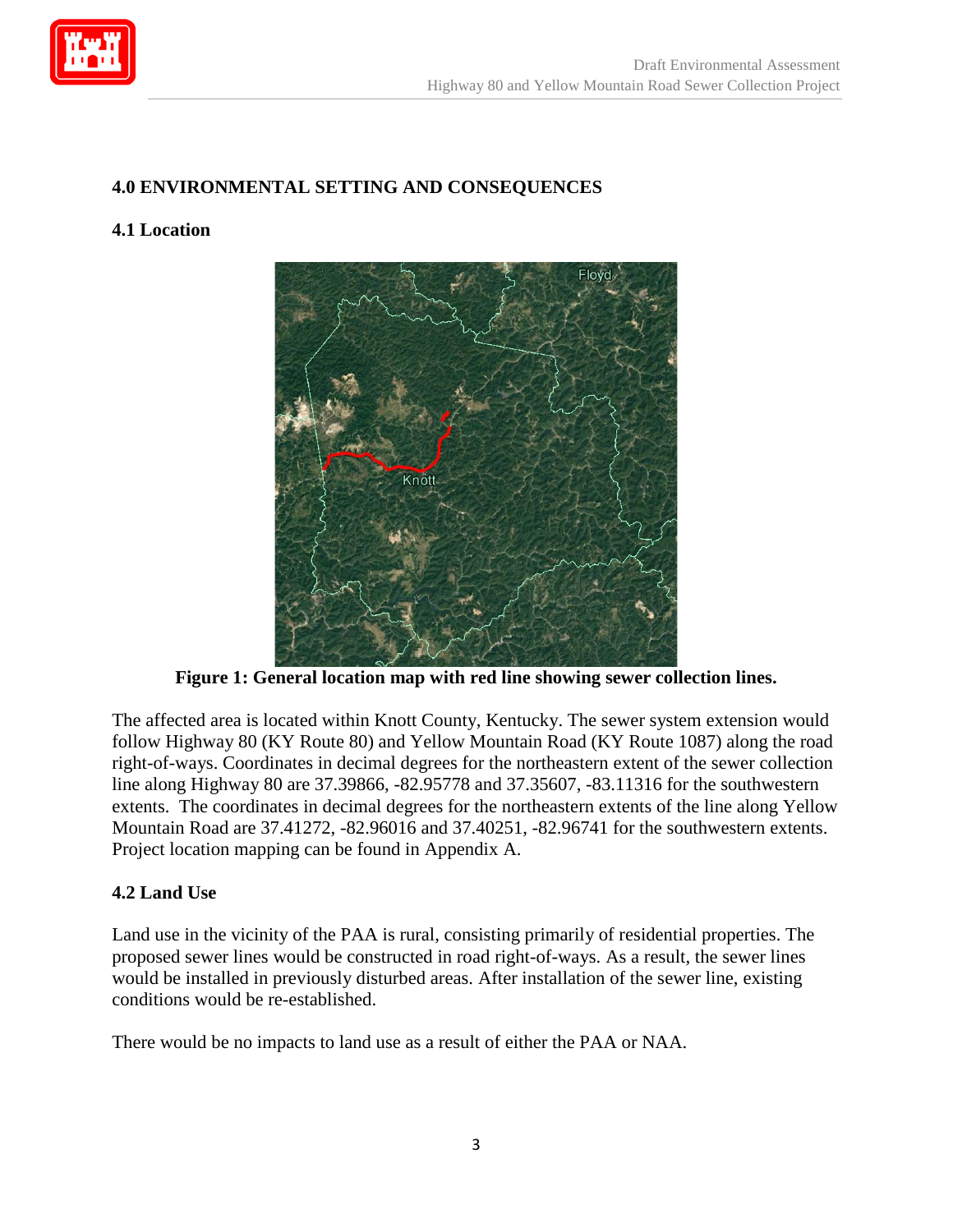

# **4.3 Climate**

Executive Order (E.O.) 13653 requires Federal actions to address climate change. The North Fork Kentucky Watershed's mid-latitude position makes it susceptible to highly variable weather throughout the year. The watershed's climate is greatly influenced by oceanic and atmospheric interactions. The watershed experiences seasonal weather patterns throughout the year, with climatic conditions typical of summer, fall, winter, and spring seasons for the Mid-Atlantic and Southeast Regions of the United States. Variability in weather tends to be greater during the late winter, spring, and fall seasons within the watershed. Summers are usually characterized by warm to hot weather with periods of high humidity. Winters within the watershed are typically mild, with areas at higher elevations experiencing slightly harsher winters and greater snowfall. Fall is typically the driest season within the watershed, while spring is typically the wettest.

The PAA would not involve any activity that could affect the environment in regard to climate change. This region is not projected to experience severe drought conditions and is instead expected to experience more precipitation in the future. As a result, the condition of the PAA would not likely be influenced by future climate change. For the same reasons, there are also no impacts expected with respect to climate as a result of the NAA.

# **4.4 Terrestrial Habitat**

The PAA would be constructed on previously disturbed areas, including the road right-of-ways; therefore, potential impacts to vegetation would be minimal and temporary. Construction activities associated with the sewer system extension would take place in previously disturbed areas along existing road right-of-ways. Areas would be returned to pre-construction conditions upon completion of construction activities. Only short-term temporary impacts during construction are anticipated to occur. Long-term beneficial positive impacts would occur from the PAA with water quality improvements.

As the selection of the NAA would entail no changes to the project area, there are no impacts to terrestrial habitat anticipated as part of the NAA.

# **4.5 Floodplains**

Executive Order 11988 requires Federal agencies to consider the potential effects of their proposed actions to floodplains. In order to determine the PAA's potential floodplain impact, the Federal Emergency Management Agency (FEMA) Flood Insurance Rate Map (FIRM) was reviewed and the majority of the proposed project area is not located within the base floodplain or the area that has a 1-percent chance or greater of having a flood in any given year. [\(https://www.fema.gov/floodplain-management/flood-zones\)](https://www.fema.gov/floodplain-management/flood-zones). A small portion of the project will be constructed in the floodplain where Yellow Mountain Road ties into the existing system. The proposed sewer system would be buried and result in no change in grade or elevation. A floodplain permit will be obtained from Kentucky Division of Water.

Therefore, no impacts to floodplains are anticipated to occur from the PAA or NAA.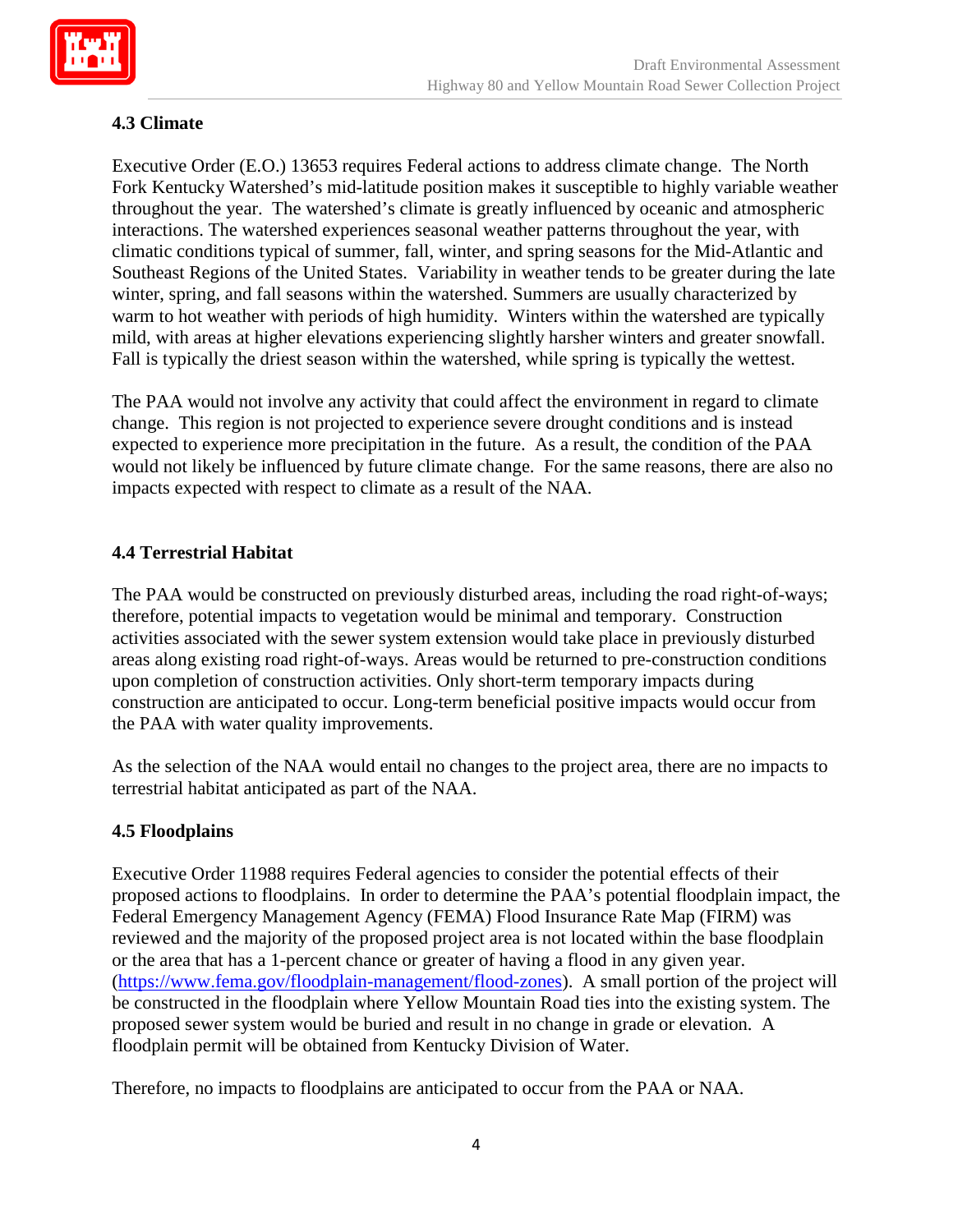

# **4.6 Prime and Unique Farmland**

The Farmland Protection Policy Act (FPPA) requires Federal agencies to minimize the conversion of prime and unique farmland to non-agricultural uses. The project area follows road right-of-ways, and previously disturbed areas. Based upon review of the project, the Natural Resource Conservation Service (NRCS) determined that since the road right-of-way is considered urban, and the FPPA would not apply to this proposed project. Based upon the NRCS determination, the PAA would have no impact on Prime or Unique, Statewide, or Locally important farmland (Appendix B).

There are no impacts to Prime and Unique Farmland anticipated as part of the NAA.

## **4.7 Aquatic Habitat/Water Quality**

Knott County is located within the North Fork Kentucky Watershed. Several waterbodies within the watershed are listed on Kentucky's 2012 Section 303(d) list of impaired waters. Implementation of the PAA would not result in any new discharges of a pollutant. The PAA will protect the overall quality of ground water in the area. BMPs would be used throughout the project to prevent runoff from the project into adjacent surface waters.

Construction of the PAA will avoid any permanent and temporary in-stream impacts as all stream crossings will be directionally bored. Therefore, under the Clean Water Act, a 404 permit is not needed for this action. Prior to construction, Kentucky Department for Environmental Protection (KYDEP) Division of Water (DOW) shall be contacted and construction of the wastewater components of this project will not begin until written approval is received from DOW.

In the long term, the implementation of the PAA is expected to have a positive impact on the aquatic habitat and water quality within the proposed project area. Implementation of the PAA would ensure that untreated sewage does not reach ground water or area streams by eliminating straight pipes, failing septic systems, and package plants.

Under the NAA, aquatic impacts would continue in nearby streams and groundwater due to the numerous failing septic systems and straight piping. Water quality in the project area would remain impaired.

#### **4.8 Wetlands**

National Wetland Inventory Maps (NWI) were reviewed for the proposed project area and a site reconnaissance was conducted to determine validity of NWI Maps. NWI maps indicated that there are no wetlands adjacent to the project area. The site reconnaissance also indicated no wetlands are located within the proposed project area. No impacts to wetlands are anticipated as part of the PAA or NAA.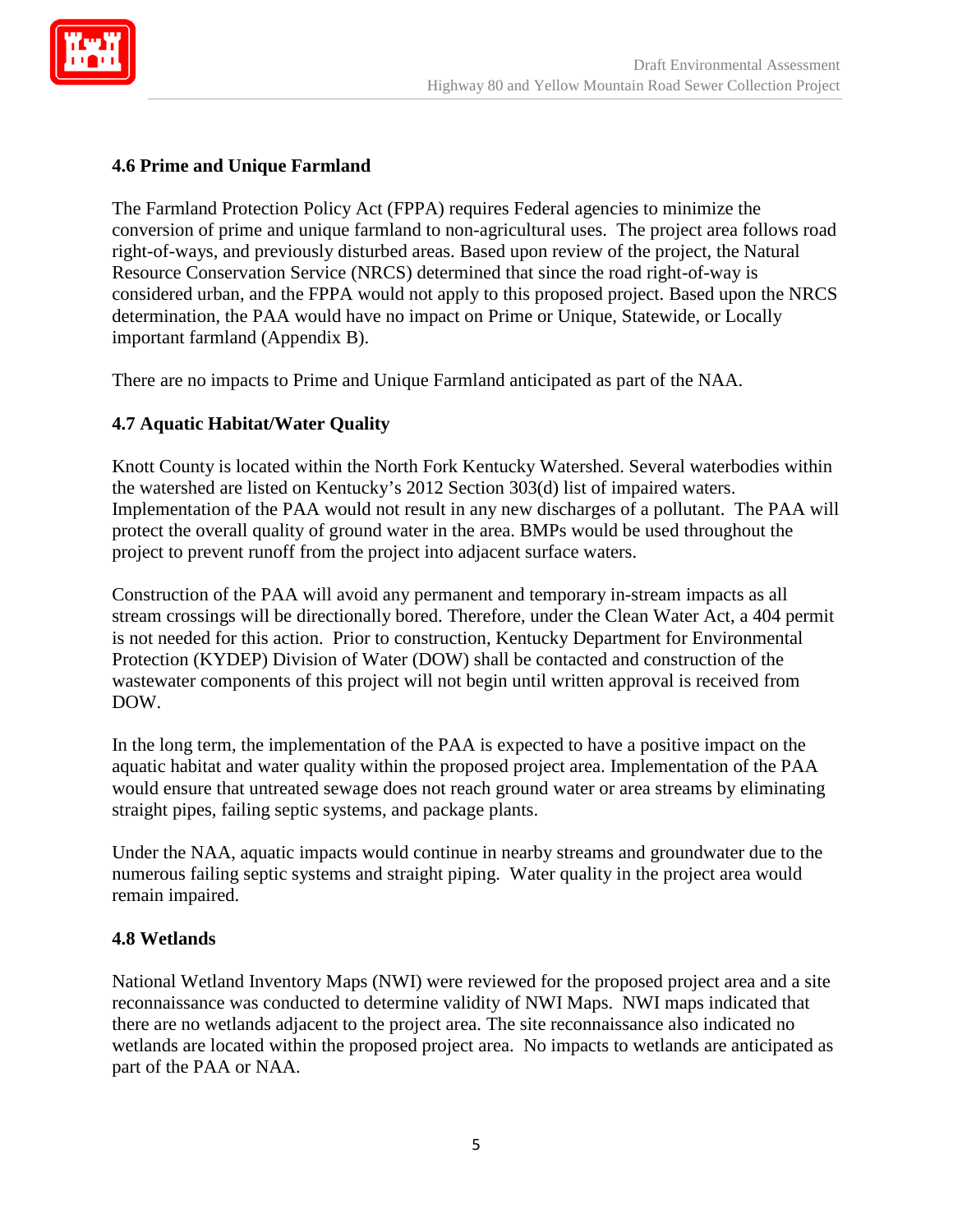

# **4.9 Wild and Scenic Rivers**

No designated State Wild or Scenic Rivers are present within the Project Area. Therefore, no impacts to these resources are anticipated as part of the PAA or NAA.

#### **4.10 Hazardous, Toxic, and Radioactive Waste (HTRW)**

A Phase 1 HTRW Environmental Site Assessment was conducted for the Highway 80 and Yellow Mountain Road Sewer Collection Project to identify environmental conditions and to identify the potential presence of HTRW contamination located in the project's construction work limits. Below are the following Phase 1 HTRW findings:

The Corps HTRW staff determined the Phase 1 HTRW showed no evidence of recognized environmental conditions with the property and no further HTRW action is required. Therefore, no impacts to HTRW are anticipated with the PAA.

The NAA would not result in ground disturbing activities, and would not disturb areas of HTRW contamination; therefore, there are no HTRW impacts associated with the NAA. A clearance memorandum was signed by Corps HTRW staff August 31, 2016.

#### **4.11 Cultural Resources**

Coordination with the Tribal Historic Preservation Office of the Eastern Band of Cherokee Indians and the Kentucky Heritage Council (KHC) under Section 106 of the National Historic Preservation Act (NHPA) was initiated by R.M.Johnson Engineering, Inc. The Tribal Historic Preservation Office of the Eastern Band of Cherokee Indians stated on August 19, 2015 that the proposed undertaking will not result in any new ground disturbance which might adversely affect nearby sites eligible for inclusion on the National Register of Historic Places. In a letter dated October 29, 2014, KHC concurred with the determination that (Appendix B). There are no architectural resources eligible for or listed in the National Register of Historic Places that would be impacted by this project; therefore, no additional consultation is necessary for architectural resources.

Pursuant to Section 106 of the National Historic Preservation Act of 1966, as amended, the Corps has made the determination that no historic properties will be affected by the PAA as the area is previously disturbed. If unanticipated archaeological deposits or human remains are discovered during construction, all work near the location of the discovery shall cease and the Huntington District Archaeologist shall be contacted immediately. The Kentucky State Police, the Knott County Coroner, and KCH must also be notified immediately if human remains are discovered. Additionally, there would be no impacts associated with the NAA.

# **4.12 Threatened and Endangered Species**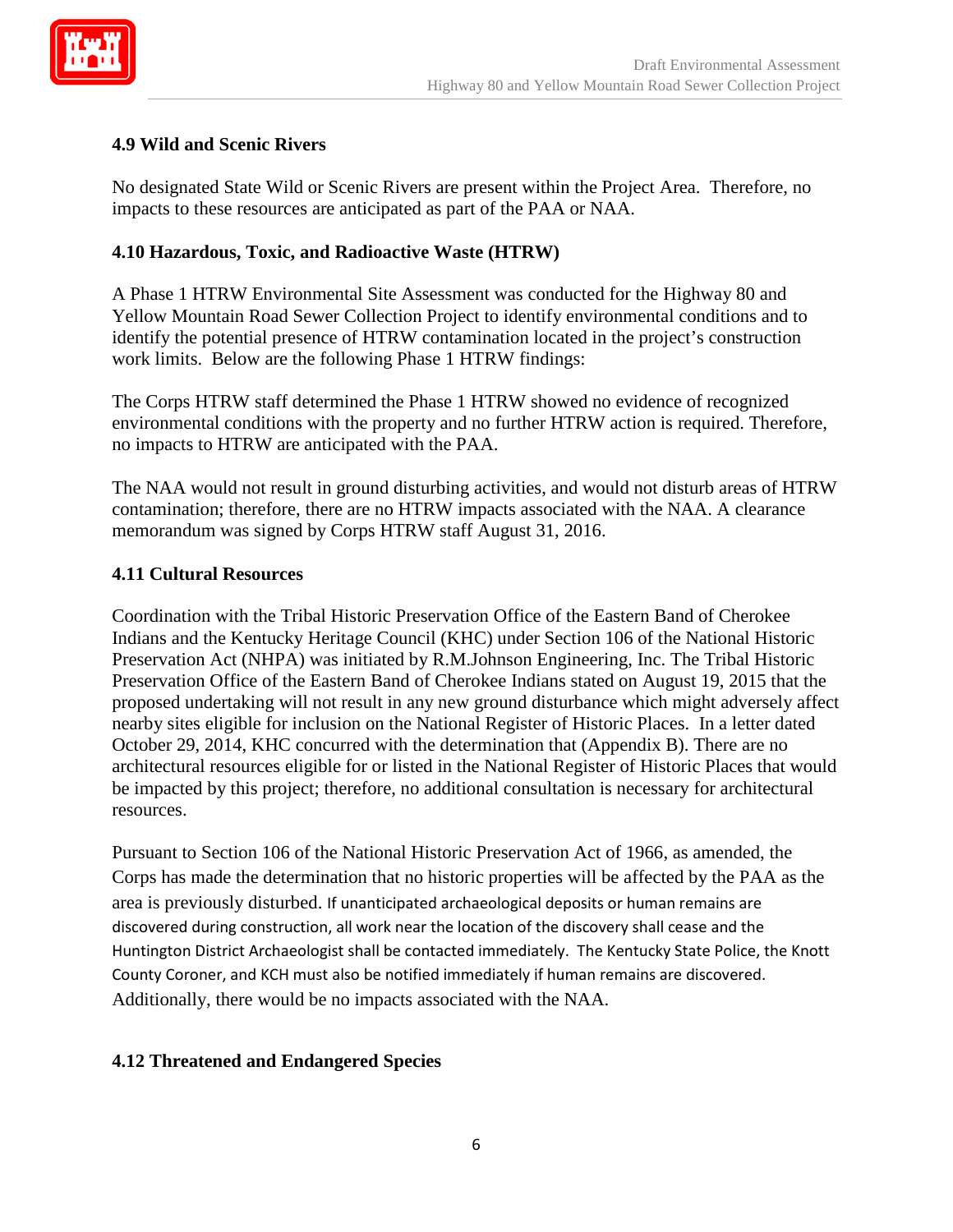

According to the U.S. Fish and Wildlife Service (USFWS), the project area is within the range of the endangered Indiana Bat (*Myotis sodalist*), threatened Northern Long-Eared Bat (*Myotis septentrionalis*), and the proposed threatened Kentucky arrow darter (*Etheostoma spilotum*).

The project area is potential habitat for the federally listed Indiana Bat and Northern Long-Eared Bat. Habitat will be entirely preserved as no tree clearing activity would occur. Therefore, as there is not vegetation removal, the Corp's Huntington District has determined that the proposed action would have no effect on the Indiana Bat and Northern Long-Eared Bat given no tree clearing would occur and the area is previously disturbed. The Corp's Huntington District has also determined that the proposed action would have no effect on the proposed threatened Kentucky arrow darter as all stream crossings will be directionally bored to eliminate impacts to aquatic species. No Section 7 consultation under the Endangered Species Act is required.

No impacts to threatened or endangered species are anticipated to occur from the PAA or the NAA.

# **4.13 Air Quality**

According to U.S. Environmental Protection Agency (USEPA) website, Knott County is classified as "in attainment" (maintaining applicable standards) for all criteria pollutants. Emissions from construction equipment would occur during the construction period. Contractors would operate all equipment in accordance with local, State, and Federal regulations. The PAA is exempted by 40 CFR Part 93.153 from making a conformit**y** determination, since estimated emissions from construction equipment would not be expected to exceed *de minimis* levels, direct emissions of a criteria pollutant, or its precursors. Any impacts would be short-term, localized, and would occur only during construction phase activities. Impacts to air quality under the PAA would be temporary during construction and minor.

No impacts to air quality are anticipated to occur as part of the NAA.

#### **4.14 Noise**

Noise associated with the PAA would be limited to that generated during construction. The noise associated with construction would be short in duration and would only occur during daylight hours. Noise is measured as Day Night average noise levels (DNL) in "A-weighted" decibels that the human ear is most sensitive to (dBA). There are no Federal standards for allowable noise levels. According to the Department of Housing and Urban Development Guidelines, DNLs below 65 dBA are normally acceptable levels of exterior noise in residential areas. The Federal Aviation Administration (FAA) denotes a DNL above 65 dBA as the level of significant noise impact. Several other agencies, including the Federal Energy Regulatory Commission, use a DNL criterion of 55 dBA as the threshold for defining noise impacts in suburban and rural residential areas. According to Dr. Paul Schomer in his 2001 Whitepaper, while there are numerous thresholds for acceptable noise in residential areas, research suggests an area's current noise environment, which has experienced noise in the past, may reasonably expect to tolerate a level of noise about 5 dBA higher than the general guidelines. The Corps Safety and Health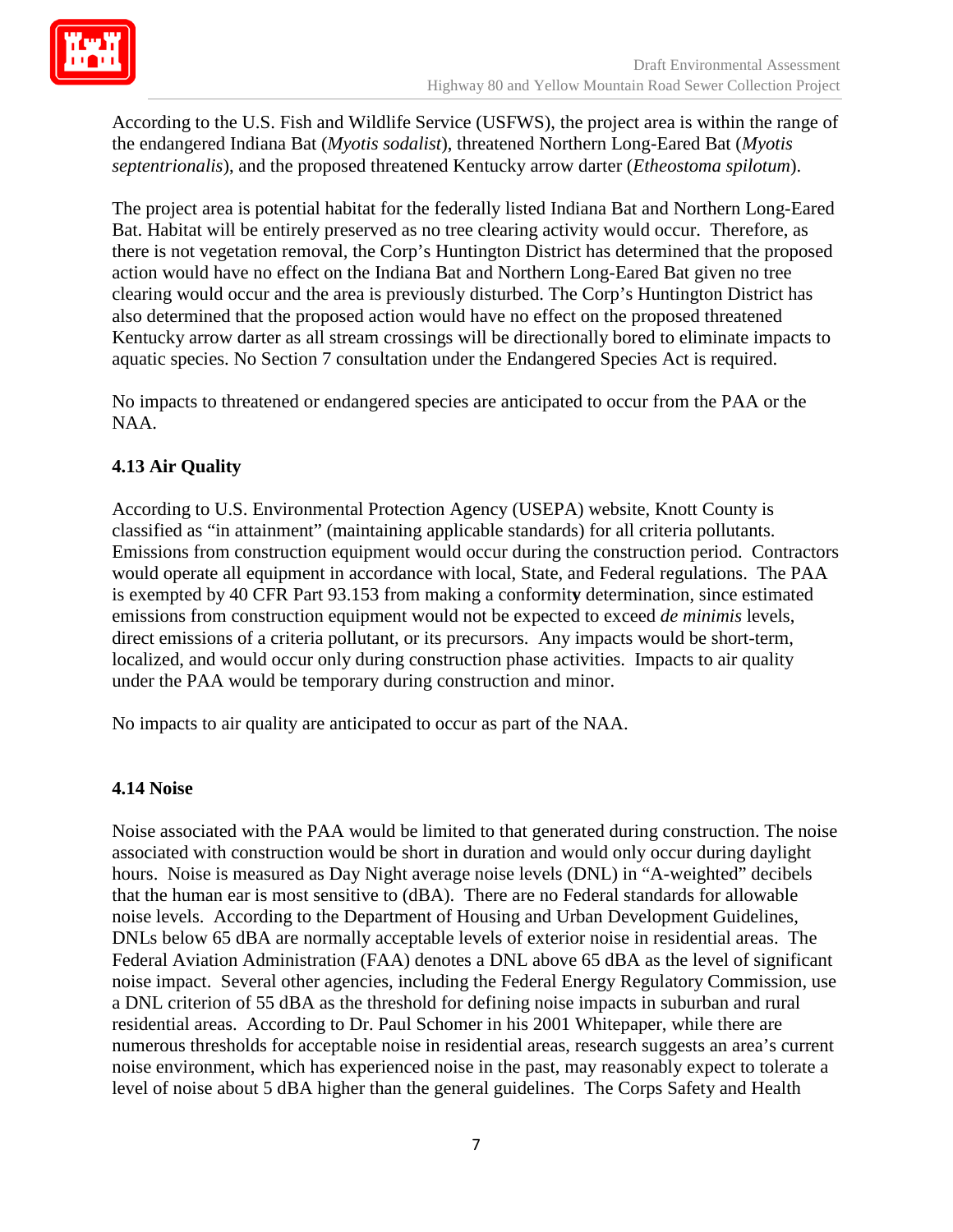

Requirements Manual provides criteria for temporary permissible noise exposure levels (see Table 3.1 below), for consideration of hearing protection or the need to administer sound reduction controls.

| <b>Table 1 - Permissible Non-Department of Defense Noise Exposures</b> |                   |  |  |  |
|------------------------------------------------------------------------|-------------------|--|--|--|
| Duration/day (hours)                                                   | Noise level (dBA) |  |  |  |
|                                                                        | 90                |  |  |  |
| 6                                                                      | 92                |  |  |  |
|                                                                        | 95                |  |  |  |
|                                                                        | 97                |  |  |  |
|                                                                        | 100               |  |  |  |
|                                                                        | 102               |  |  |  |
|                                                                        | 10 <sup>5</sup>   |  |  |  |

Construction noise would be similar to that of farm equipment and other small machinery used in the local area. A backhoe, end loader, road grader and/or vibratory roller are examples of equipment that is likely to be used during construction. Each emits noise levels around 85 dBA at 45 feet. Construction equipment would be operated during daylight hours when many residents are at work; therefore a reasonable exposure time of two hours would be expected during the time residents may be home during the day. Peak outdoor noise levels ranging from 78-90 dBA would occur during the time in which equipment is directly in front of or in proximity to homes and businesses (within 25-100 feet). A maximum noise exposure of approximately 98 dBA, for one hour could occur if equipment were within 10 feet of homes and business. The noise projections do not account for screening objects, such as trees, outbuildings or other objects that muffle and reduce the noise being emitted. The outdoor construction noise would be further muffled while residents are inside their homes. While the construction noise generated would be considered unacceptable according to HUD and FAA standards, these limited exposures and time intervals are still within allowable Corps safety levels. Further, they are similar to typical neighborhood noise generated by gas powered lawnmowers in the local area, which could range from 90-95 dBA at three feet and 70-75 dBA at 100 feet. Residents being exposed to these noise levels would occur if and/or when residents are home and outdoors.

Due to daytime construction and the short and limited duration of elevated noise levels associated with the PAA, impacts from the noise to local residences would be temporary and minor. There would be no change in noise with the NAA.

# **4.15 Socioeconomic Conditions**

Executive Order (E.O.) 12898 requires Federal actions to address environmental justice in minority populations and low-income populations. According to the U.S. Census Bureau, the 2015 population estimate for Knott County was 15,693 and does not contain significant minority populations. The 2015 census indicates Knott County is 98.0% white and has a median household income of \$31,624 compared with the median household income of \$53,482 for the State of Kentucky. Individuals residing in the county below the poverty level is 33.7% compared to 14.8% statewide.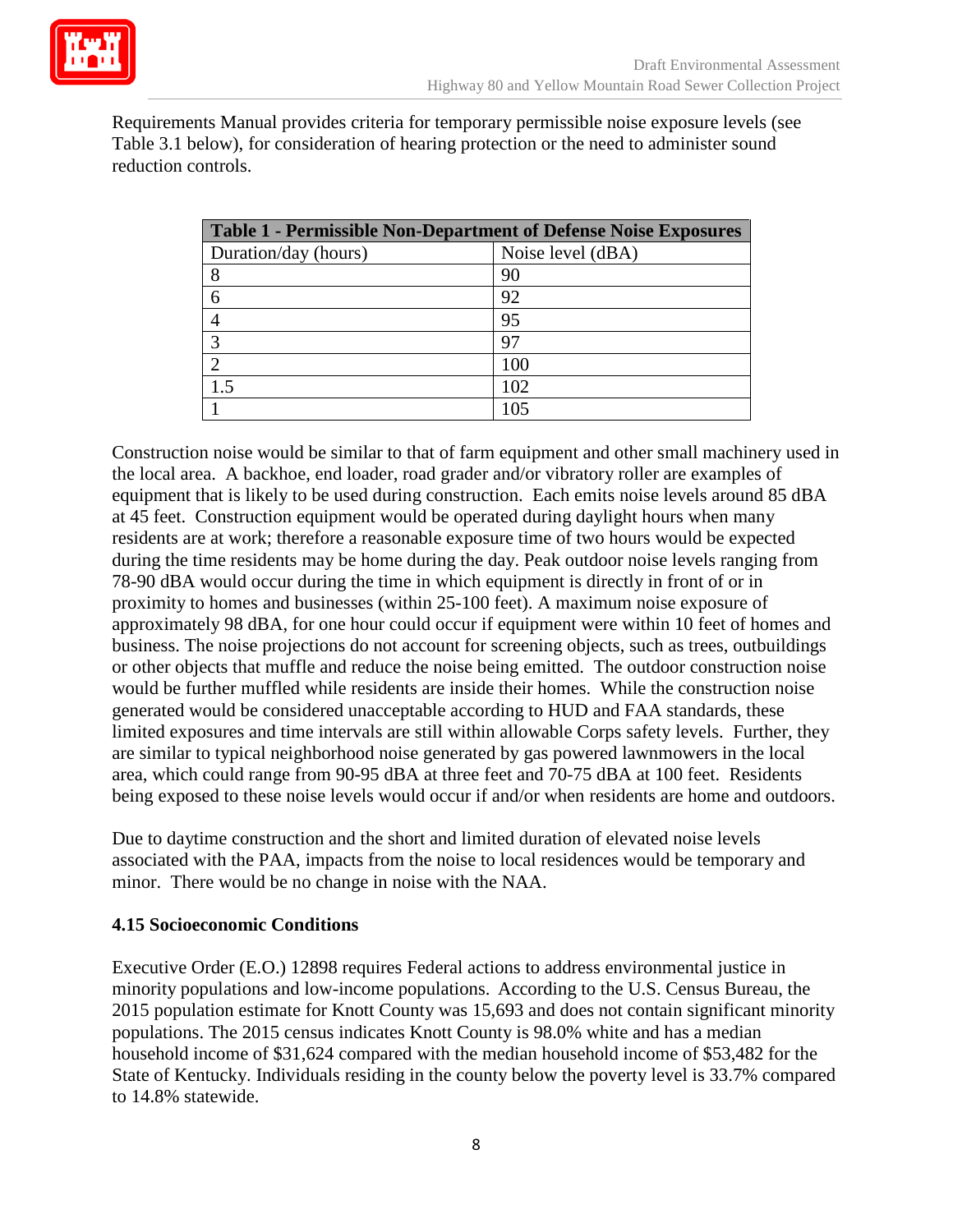

Service provided by the sewer collection lines would serve residences who presently have failing septic systems or straight pipe discharge systems. Implementation of the PAA would aid in protection of ground water and water quality in Troublesome Creek, thereby improving the living environment for all residents. No homes or buildings would be impacted by the proposed project; therefore, the PAA meets the directive of EO 12898 by avoiding any disproportionately high adverse human health or environmental effects on minority or low income populations.

No impacts to minority or low income populations are anticipated to occur from the NAA.

#### **4.16 Aesthetics**

The project area is rural, primarily consisting of residential properties. Temporary disturbance of the local aesthetics would be anticipated during construction of the sewer collection lines; however after construction, the excavated sites would be restored to original conditions.

Neither the PAA nor NAA would significantly impact local aesthetics.

#### **4.17 Transportation and Traffic**

The proposed sewer system would follow Highway 80 and Yellow Mountain Road. New traffic patterns would not occur as a result of this project. Construction of the PAA in and along existing road rights-of-way would involve some delays and potential detours in the normal traffic flow. If detours would occur, the distance associated with road detours would be relatively short and temporary in nature. Construction on and near road surfaces would be in compliance with Kentucky Transportation Cabinet (KYTC) guidelines. All appropriate KYTC guidelines for traffic control would be implemented and emergency access would be maintained. Impacts anticipated to occur from the PAA would be minimal and temporary.

No impacts to transportation and traffic are anticipated to occur from the NAA.

#### **4.18 Health and Safety**

The PAA has been designed to eliminate sewage entering ground water and area streams and provide safe and sanitary service to residents near Highway 80 and Yellow Mountain Road. As previously stated, residents are currently using leaking septic tanks and straight piping systems. Providing a safe sanitary system is necessary to prevent the possibility of untreated sewage from reaching ground water, surface water, and polluting streams. Therefore, the PAA is anticipated to have a long term beneficial impact on health and safety for the residents in the project area.

Under the NAA, current straight piping and leaking septic systems in the project area would continue; perpetuating health and safety concerns.

#### **4.19 Cumulative Effects**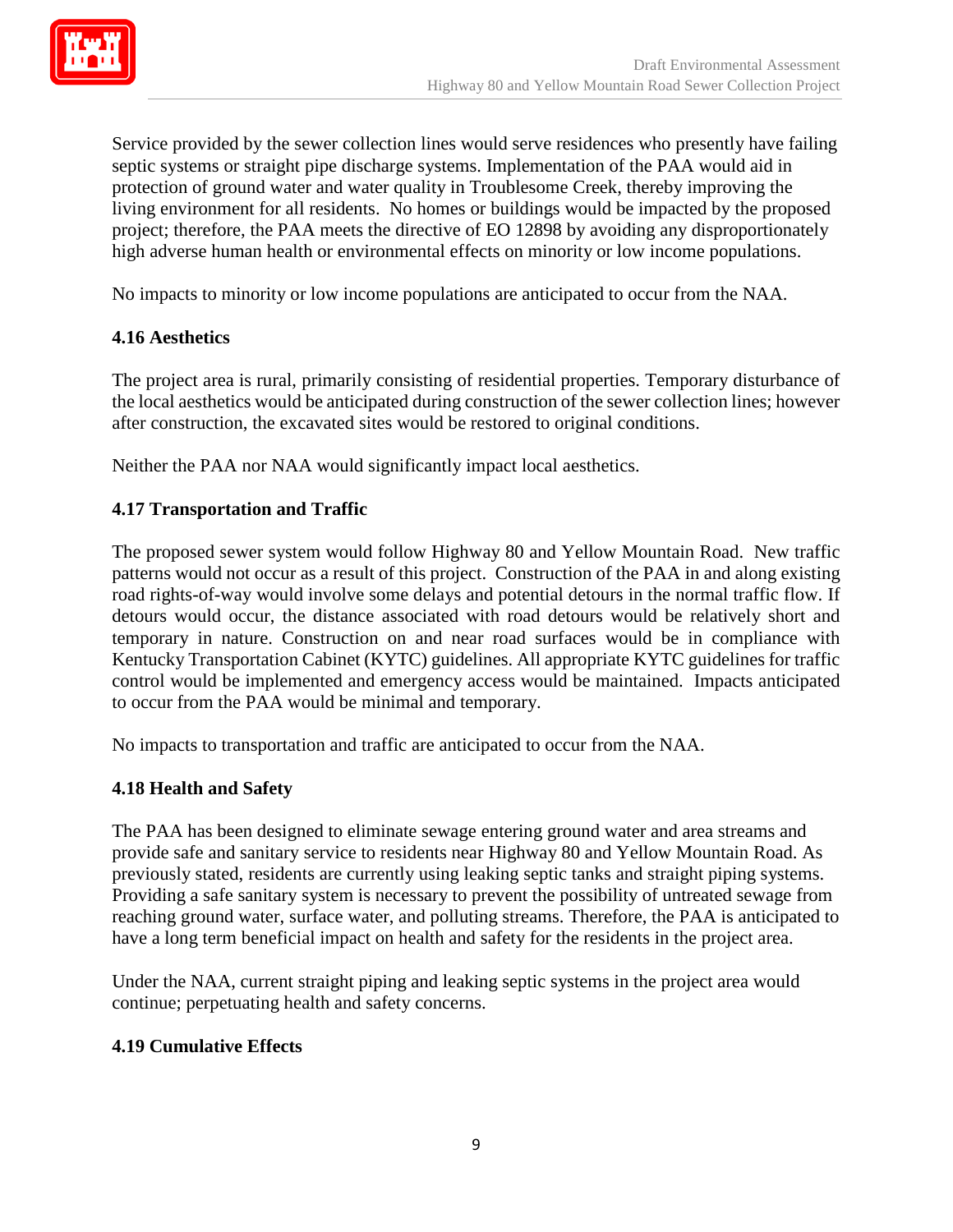

The Corps must consider the cumulative effects of the proposed project on the environment as stipulated in the NEPA. Cumulative effects are "the impact on the environment which results from the incremental impact of the action when added to other past, present, and reasonably foreseeable future actions regardless of what agency (Federal or Non-Federal) or person undertakes such actions". Cumulative impacts can result from individually minor but collectively significant actions taking place over a period of time (40 CFR Part 1508.7 Council on Environmental Quality [CEQ] Regulations).

The cumulative effects analysis is based on the potential effects of the proposed project when added to similar impacts from other projects in the region. An inherent part of the cumulative effects analysis is the uncertainty surrounding actions that have not yet been fully developed. The CEQ regulations provide for the inclusion of uncertainties in the analysis and states that "when an agency is evaluating reasonably foreseeable significant adverse effects on the human environment...and there is incomplete or unavailable information, the agency shall always make clear that such information is lacking" (40 CFR 1502.22).

Temporal and geographical limits for this project must be established in order to frame the analysis. These limits can vary by the resources that are affected. The construction of the sewer collection lines would have temporary and insignificant negative impacts on the environment. Resources which would show long term beneficial effects from the project would be health, safety, and water quality. The temporal limits for assessment of this impact would initiate in 1972 with the passage of the Clean Water Act and end 50 years after completion of this project. The geographical extent would be broadened to consider effects beyond the PAA. The geographical extent considered is the North Fork Kentucky Watershed.

Several tributaries of the North Fork Kentucky Watershed are listed on Kentucky's 2012 Section 303(d) list of impaired waters due to sedimentation, specific conductance, fecal coliform, and total dissolved solids. Some of the suspected leading causes of impaired waters are coal mining and municipal point source discharge. In the past, the Troublesome Creek Environmental Authority secured funding for the construction of Ball Creek Wastewater Treatment Plant in Knott County, Kentucky which provided a wastewater treatment facility to 60 new customers. Currently, Headwaters Inc., a non-profit organization in the North Fork Kentucky Watershed is promoting interest of water resource management and water quality in Letcher County, Kentucky. Furthermore, the Knott County Conservation District, founded in 1952, with the mission to conserve and develop renewable natural resources. The Knott County Conservation District is currently offering programs that offer streambank stabilization, riparian area protection, etc. In the future, watershed programs may address water quality and conservation activities. Impairment of the North Fork Kentucky Watershed n is expected to continue but if the proposed actions are implemented, a cleaner, healthier watershed would be promoted. Water quality standards and regulations are expected to remain as stringent today as in the future.

Section 4.0 documents the existing environment and potential environmental effects of the PAA and NAA with respect to existing conditions. The effects of the PAA, as discussed beforehand, are localized and minor. Past actions that may result in similar effects may include upgrading of other wastewater utilities in the watershed. Foreseeable future actions that would have similar impacts as the proposed action include potential ground disturbing activities associated from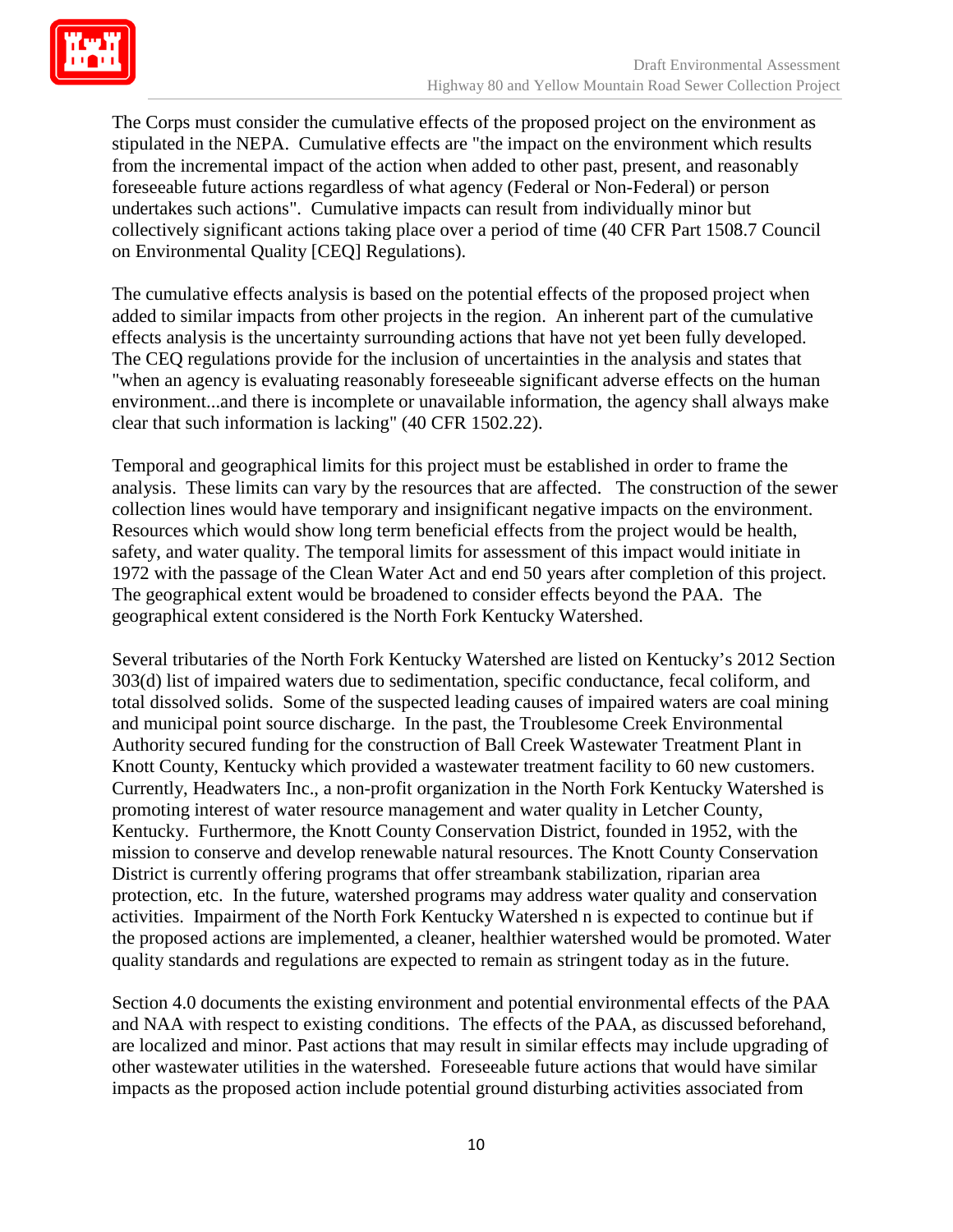

homeowners connecting to the collection line. Approximately 30 residential homes would connect to the proposed sewer line in previously distributed areas. In scoping cumulative effects issues, no resources were identified as having a potential to be significantly affected. Only minor and temporary impacts to ecological resources would be sustained with the implementation of the PAA. These resources would be fully reestablished upon completion of construction.

The availability of Federal funds through programs, such as the 531 Program, to assist communities with installation and construction of water-related environmental infrastructure and resource protection and development projects in Kentucky is an additional benefit to the area. The significance of this action on health and safety would be positive. Given the current program is in place for the foreseeable future and the overall beneficial effect from implementation of the PAA, there is expected to be a positive, though small, cumulative effect on health and safety based on past, present, and reasonably foreseeable actions.

#### **5.0 Status of Environmental Compliance**

The PAA is in full compliance with all local, State, and Federal statutes as well as Executive Orders. Compliance is documented below in Table 2. Prior to construction, KYDEP DOW shall be contacted and construction of the wastewater components of this project shall not begin until written approval is received from DOW and all applicable permits such as a National Pollutant Discharge Elimination System Permit are obtained.

| <b>Table 2 - Environmental Compliance Status</b>                |   |         |     |  |  |
|-----------------------------------------------------------------|---|---------|-----|--|--|
| Statute/Executive Order                                         |   | Partial | N/A |  |  |
| National Environmental Policy Act (considered partial until the |   | X       |     |  |  |
| FONSI is signed)                                                |   |         |     |  |  |
| Fish and Wildlife Coordination Act                              |   |         |     |  |  |
| <b>Endangered Species Act</b>                                   | X |         |     |  |  |
| Clean Water Act                                                 | X |         |     |  |  |
| Wild and Scenic Rivers Act                                      | X |         |     |  |  |
| Clean Air Act                                                   | X |         |     |  |  |
| National Historic Preservation Act                              | X |         |     |  |  |
| Archeological Resources Protection Act                          |   |         | N/A |  |  |
| Comprehensive, Environmental Response, Compensation and         |   |         |     |  |  |
| <b>Liability Act</b>                                            |   |         |     |  |  |
| Resource Conservation and Recovery Act                          |   |         |     |  |  |
| <b>Toxic Substances Control Act</b>                             |   |         |     |  |  |
| Quiet Communities Act                                           | X |         |     |  |  |
| <b>Farmland Protection Act</b>                                  |   |         |     |  |  |
| Executive Order 11988 Floodplain Management                     |   |         |     |  |  |
| Executive Order 11990 Protection of Wetlands                    |   |         |     |  |  |
| Executive Order 12898 Environmental Justice in Minority         | X |         |     |  |  |
| Populations and Low-Income Populations                          |   |         |     |  |  |